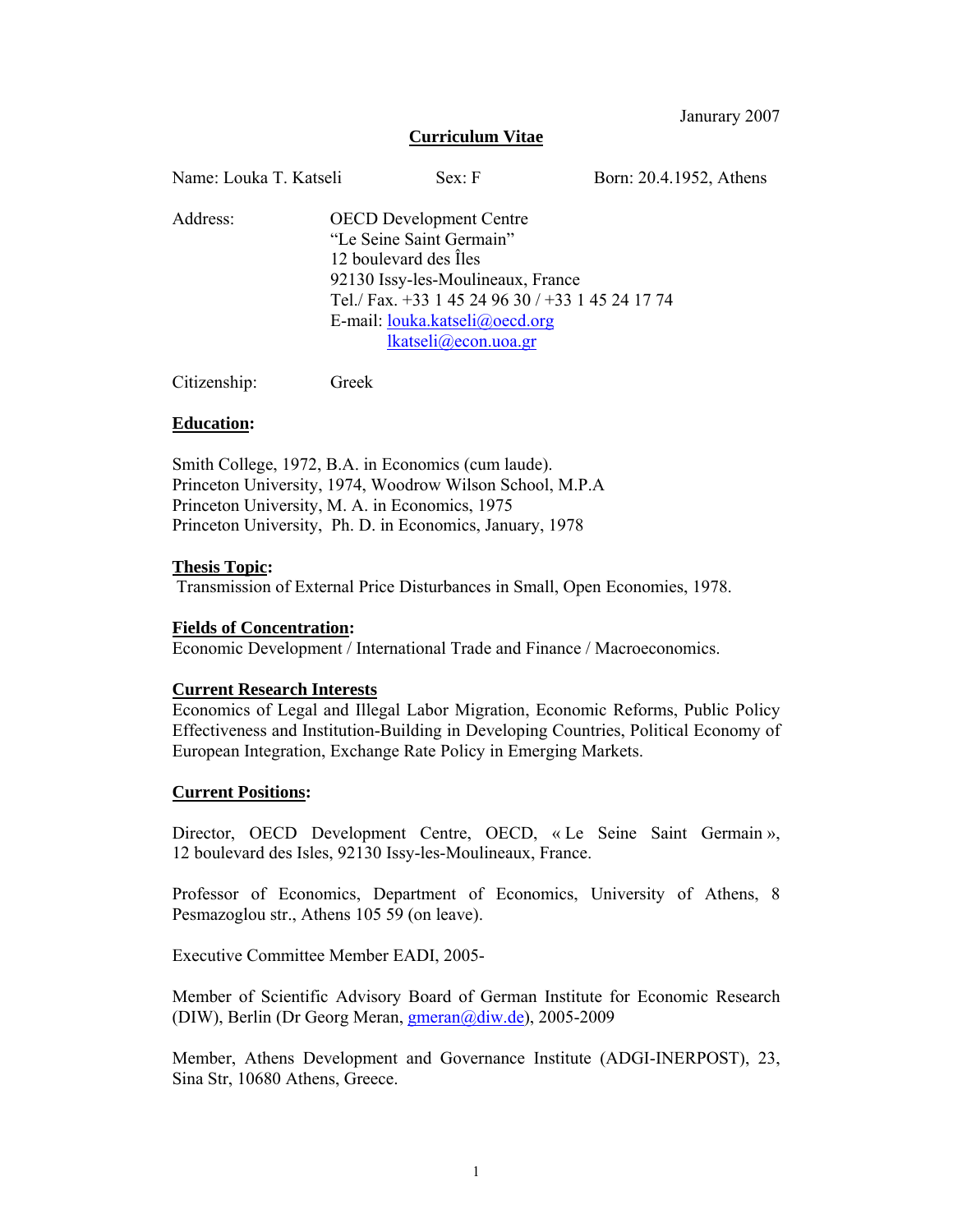Member of Euro 50 Group (Group of 50 European personalities focusing on the workings of EMU).

Research Fellow, Center for Economic Policy Research (CEPR), London, 1984 present.

Research Fellow, IZA, Bonn, November 1999- November 2002.

# **Professional Positions Held**

- Special Economic Advisor to the Prime Minister of Greece, The Prime Minister's Office, October 1993 - January 1996.
- Special Advisor to the Minister of Education, 1996-1997.
- Director General, Center of Planning and Economic Research (KEPE), Athens, Greece 1982 - 1986.

# **Fellowships - Awards:**

- Sidney Cohen Prize for Economics, Smith College, 1971.
- Phi Beta Kappa, 1972.
- Princeton University Fellowship, September 1972 June 1974.
- Alexander Onassis Fellowship, September 1974 June 1976.
- Princeton University Fellowship, September 1976 June 1977.
- Junior Faculty Fellowship, Yale University, September 1979 1980.
- Concilium Faculty Research Award, Summer 1979.
- German Marshall Fund Fellowship, June 1982 July 1983; Reactivated in September 1984.
- Research Support by the Ford Foundation, the A.P. Sloan Foundation and CEPR, Summer 1986, Fall 1987, Summer 1988.
- Invited Participant, International Visitor Program, USIA, 1993 1994.

# **Past Academic Affiliations :**

- Chair, Department of Economics, University of Athens, (1997-2001).
- Chair, Extended Adult Program on «Human Resource Management and Administration», University of Athens, 1997-2003.
- Research Affiliate, National Bureau of Economic Research (International Studies Program), 1990 - 1992.
- Member, Economic Policy Panel, Jan. 1, 1985 Jan. 1, 1987.
- Associate Professor of Economics and School of Organization and Management, Yale University, 1982 - 1985.
- Assistant Professor of Economics, Yale University, 1977 1982.
- Member of the Board, International Journal of Finance and Economics, 1995 1997.
- Visiting Professor, Birkbeck College, London, U.K., January 1987 March 1987.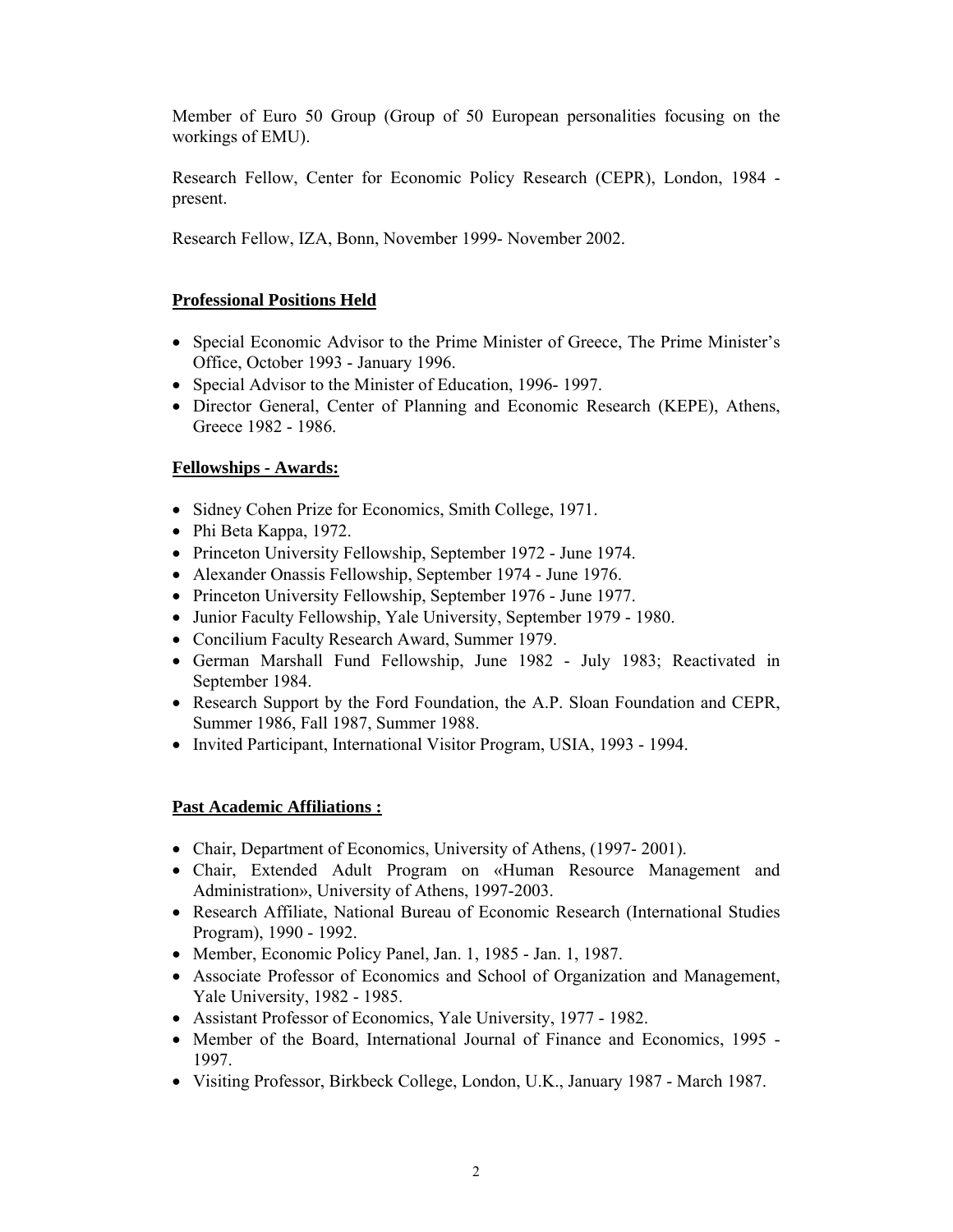- Visiting Associate Professor, Athens School of Economics and Business, Athens. Greece, 1986 - 1987.
- Visitor, Institute for International Economic Studies, Stockholm University, August 1978.
- Instructor, Woodrow Wilson School, Princeton University, Spring 1977.
- Teaching Assistant, Princeton University, Fall and Spring 1975, 1976.

## **Past Non-Academic Affiliations**

- Member, United Nations Committee for Development Policy (CDP), Appointed by Secretary-General in 1996, Current Term: 2000-2003.
- Acting Member, Rapporteur and Vice-Chair, United Nations Committee for Development Policy, 1996-1997, 1998-1999.
- National Representative to the Financing for Development Conference and Preparatory Committee Conferences (2000-2002).
- Member of the Coordination Committee for the Restructuring of Professional Specialties in Vocational Training, OEEK, Greece, 1998-2000.
- Member, National Advisory Committee on Research and Technology, 1997-1999, 1999-2000.
- Member, "Comite des Sages", European Commission, DG V, 1995-1997.
- Member, National Council of Economic Advisers, Ministry of National Economy, Athens, Greece, October 1993 - September 1996.
- Member, Center for European Policy Studies, The CEPS Economic Policy Group, 1990 - 1992.
- Member of the Board, Greek Institute for International and Strategic Studies, 1990 -1992.
- Member of the European Commission's Advisory Panel on «Science, Technology Community Cohesion in a Wider Continental Europe», CEC, Monitor/Fast/Programme Theme B, 1991 -1992.
- Member of the European Commission's Ad Hoc Advisory Group to Support Economic Science in Europe, October 1987.
- Member of the European Community's (EC) Monetary Committee, 1983 1985.
- Member of the EC Economic Policy Committee, 1982 -1984.
- Member of the EC Group of Experts on Medium Term Macroeconomic Projections, 1982 - 1984.
- Member of the National Council of Economic Advisers, Ministry of National Economy, Athens, Greece 1982 - 1984.
- Member of the National Council for Implementation of the Five-Year Plan, Greece, 1984 - 1985.
- Technical Coordinator of the Greek Delegation, UNCTAD, Belgrade, June 1983.
- Official Representative in bilateral or multilateral negotiations, Greece, 1982 1984.
- Visitor, Institute for International Economic Studies, Stockholm University, August 1978.
- Visitor, Agricultural Bank of Greece, Athens, September 1979, August 1980, August 1981, August 1983.
- Intern, United Nations, New York City, Summer 1973.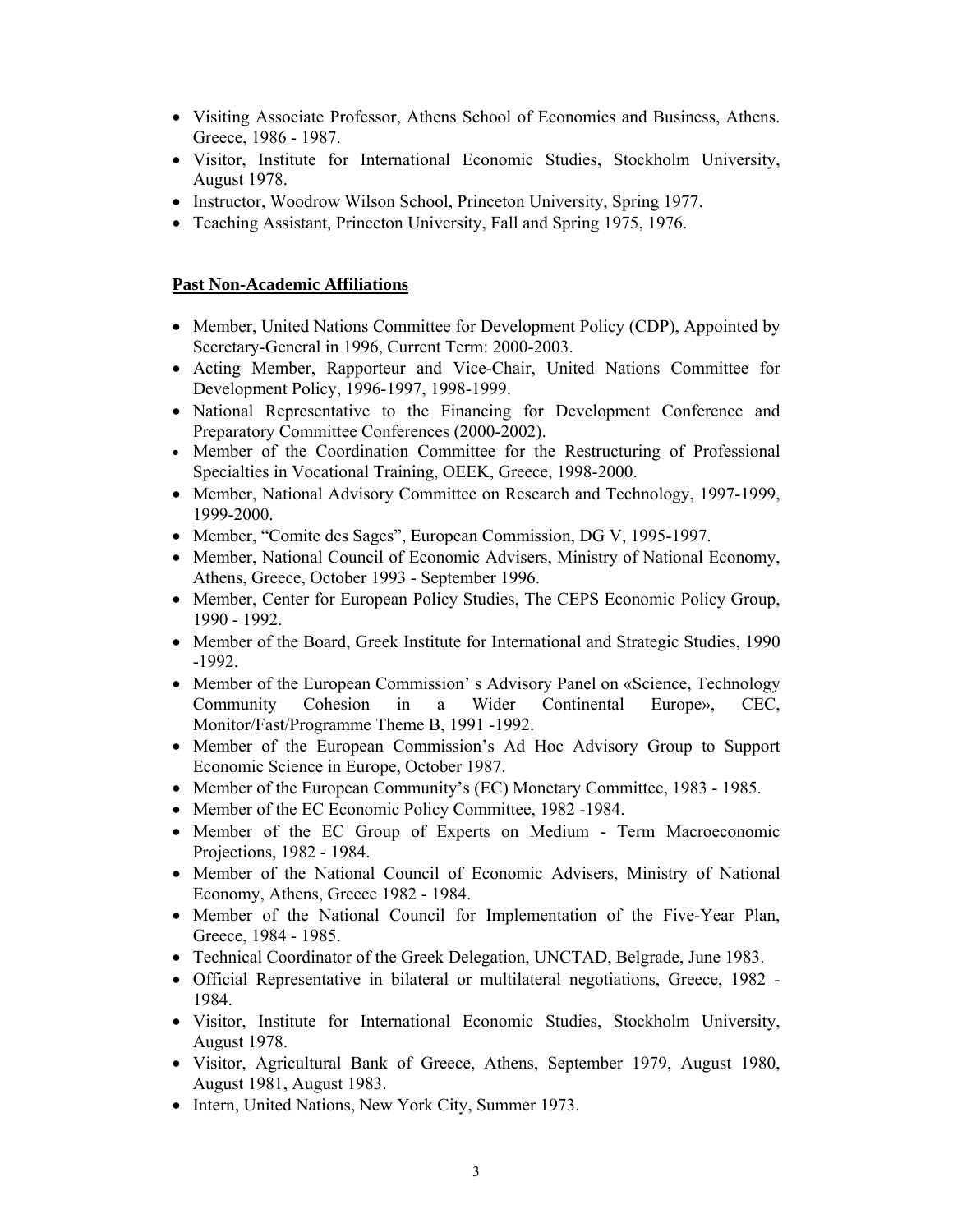- Member, Western European Council, Yale University.
- Fellow, Saybrook College, Yale University, 1979 1985.

## **Consulting Experience:**

- Consultant for various Directorates of the European Commission (DGII, DGV, DGXVI, DGXII).
- Managing Director, ORCO Analytica, Ltd. Athens, Greece, 1988 1992.
- Consultant for the United Nations Center for Transnational Corporations, U. Nations, Spring 1991, Author of a book and two articles on «Foreign Direct Investment and Trade Interlinkages in the 1990s: Experience and Prospects of Developing Countries», and on «Globalization and Development in the 1990s».
- U.N.C.T.A.D, Madagascar, June/September 1981; Author of (70 pg.) report on «Balance of Payments Adjustment and Exchange Rate Policy for the Central Bank of Madagascar».
- Ford Foundation, South-East Asia, January 1980; consultant with Central Bank of India, Thailand and Singapore on Exchange Rate Policy.

## **Recent European Research Programmes**

- Partner of the IST Program on "Integration of Public Information Systems",  $5<sup>th</sup>$ European Research Framework, 2000-2003. (IST- 12272)
- Partner of the ACE PHARE Project (P96-6070-R), "Migration and Rural Development in Albania, Bulgaria and FYROM", January 1998-July 1999.

# **I. Books**

- I. Transmission of External Price Disturbances in Small Open Economies, Ph.D. dissertation published by Garland Press in their series of Outstanding Dissertations in Economics, 1979.
- II. Foreign Investment and Trade Linkages in Developing Countries, United Nations, ST/CTC/154, Sales No. E.93. II. A.12, April 1993.
- III. Macroeconomic Analysis and the Greek Economy (with X. Magoula), Typothito-Dardanos, 2002 (in Greek)

## **II. Publications in Refereed Professional Journals/Edited Volumes and Books**

- 1. «Nominal Tax Rates and the Effectiveness of Fiscal Policy». National Tax Journal, March 1979.
- 2. «The Reemergence of Purchasing Power Parity in the 1970s», Special Paper in International Finance #13, International Finance Section, Princeton University, December 1979.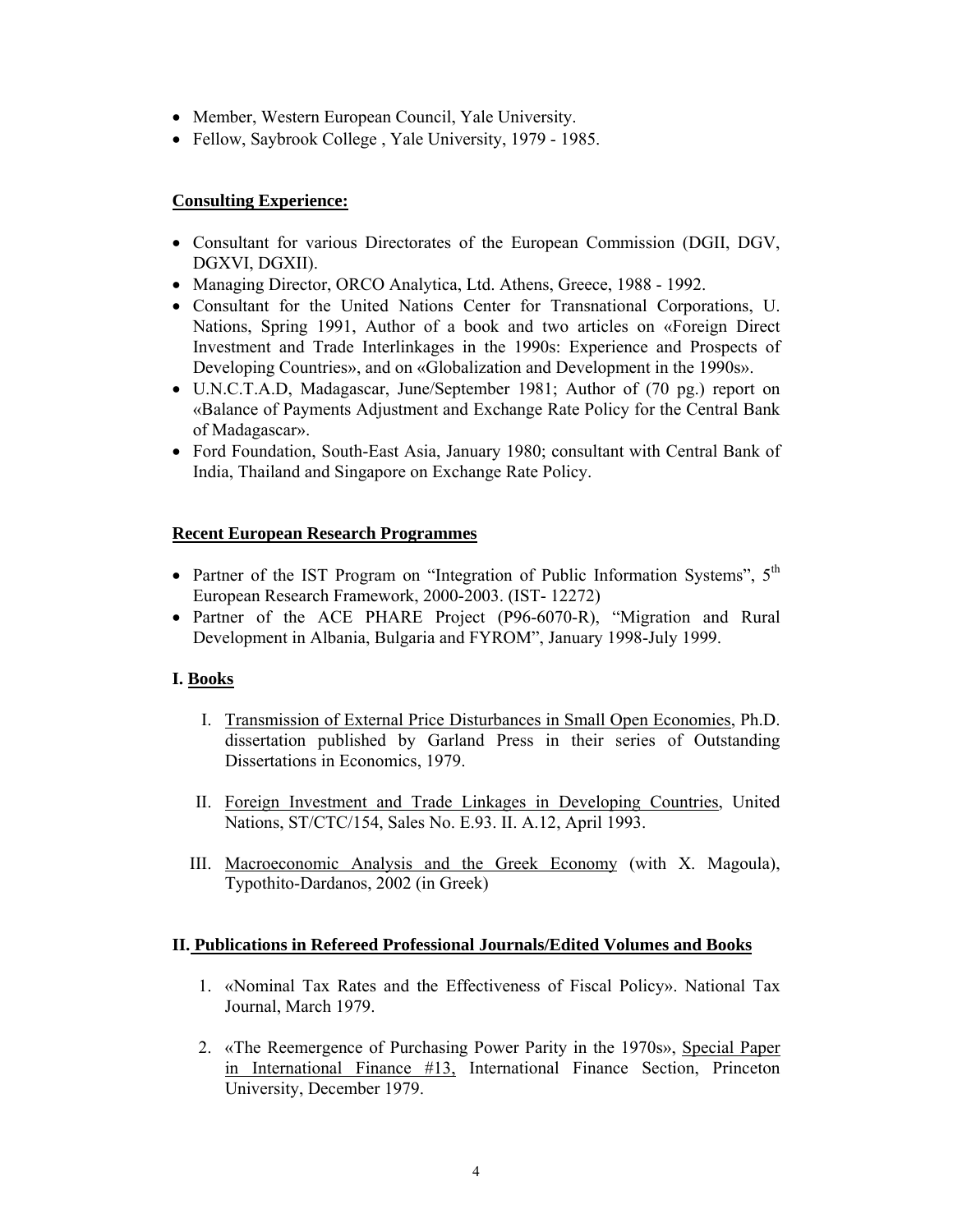- 3. «Income Instability, Terms of Trade and the Choice of Exchange-Rate Regime» with William H. Branson) Journal of Development Economics, 7, March, 1980, 49 -69.
- 4. «The Impact of Greece's Entry in the EEC on Greek-American Relations», in T. Couloumbis and J. Iatrides (eds.) Greek-American Relations, Pella, 1980.
- 5. «Transmission of External Price Disturbances and the Composition of Trade», Journal of International Economics, August, 1980.
- 6. «Exchange Rate Policy in Less Developed Countries», (with William H. Branson) in S. Grassman and Lundberg (eds.), The World Economic Order: Past and Prospects, Macmillan Press, 1981.
- 7. «Currency Baskets and Real Effective Exchange Rates», (with William H. Branson) in Mark Gersovitz et. al. (eds.), The Theory and Experience of Economic Development; Essays in Honor of Sir W. Arthur Lewis, George Allen and Unwin Ltd., 1982.
- 8. «Adjustment to Variations in Prices of Imported Inputs: The Role of Economic Structure» (with Nancy P. Marion), Weltwirtschaftliches Archiv. Band 118, Heft 1. 1982; also NBER Working Paper # 360, August 1980.
- 9. «Macroeconomic Adjustment and Exchange-Rate Policy in Middle-Income Countries: Greece, Portugal and Spain in the 1970s», in Marcello de Cecco (eds.) International Economic Adjustment: Small Countries and the European Economic System, Blackwell, 1983.
- 10. «Exchange Rates and Food in the European Community», European Economic Review, 1983, Vol. 20, No. 1, 2; also Economic Growth Center Discussion Paper # 387, September, 1981.
- 11. «Devaluation: A Critical Appraisal of IMF's Policy Prescriptions», AER: Papers and Proceedings, May 1983 (also reprinted in the BOLETIN, Centro de Estudios Monetarios Latinoamericanos, Vol. 31, No. 4, July-August 1985).
- 12. «Real Exchange Rates in the 1970s» in John Bilson and Richard Marston (eds.), Exchange Rate Theory and Practices, University of Chicago Press, August 1984 and Economic Growth Center Discussion Paper #403, May 1982.
- 13. «Discrete Devaluation as a Signal to Price Setters: Suggested Evidence from Greece» in L. Ahamed and S. Edwards (eds.) Structural Adjustment and Exchange Rate Policy, University of Chicago Press, 1986; also NBER Working paper #1529.
- 14. «Building a Process of Democratic Planning» in T. Tzannatos (ed.), Socialism in Greece: The First Four Years, Gower, Aldershot, England, April 1986.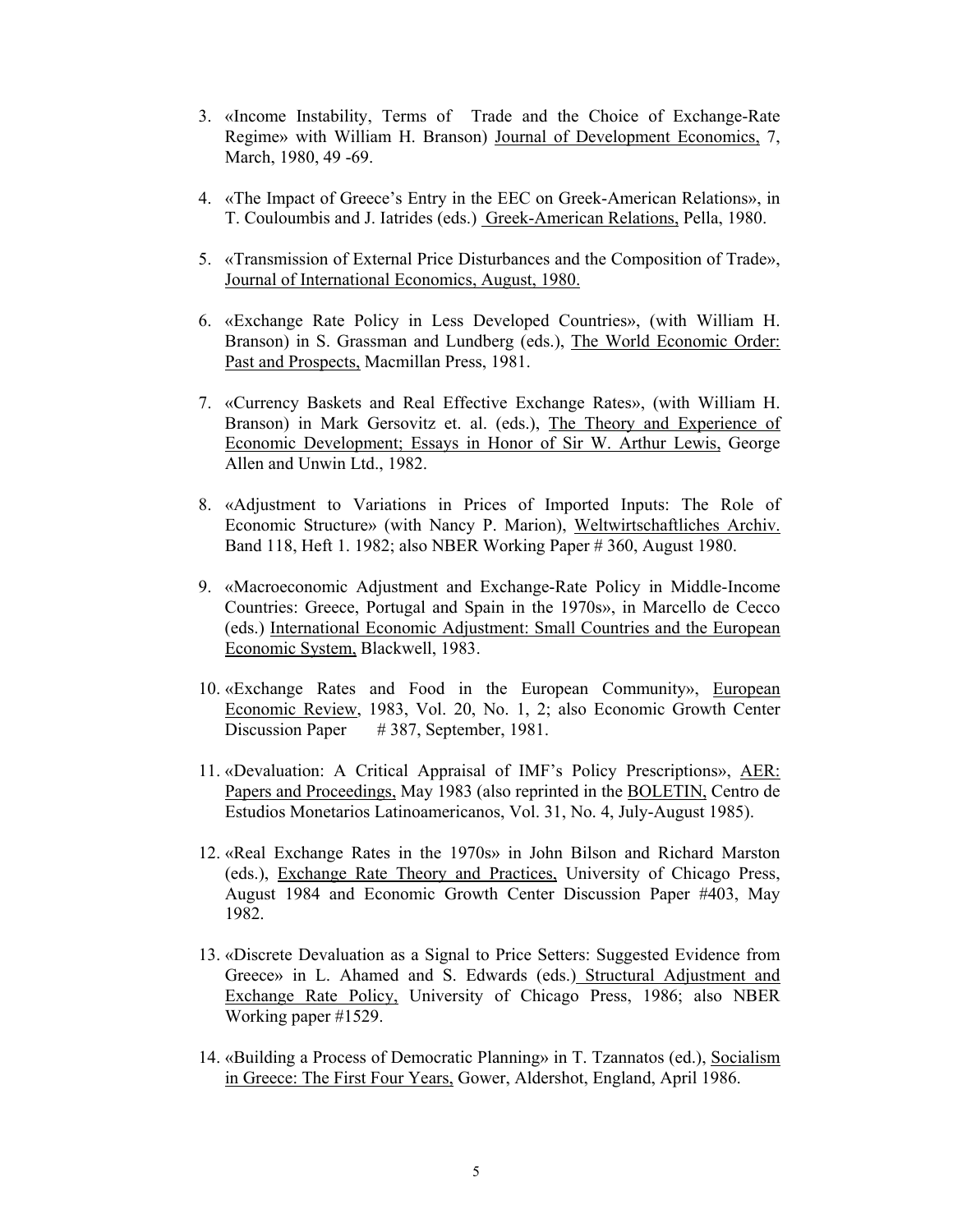- 15. «Flexible Exchange Rates and their Implications for International Economic Cooperation» in M. Szabo-Pelsoczi (ed.), The Future of the International Monetary System, Institute for World Economics, Budapest, 1986.
- 16. «On the Effectiveness of Discrete Devaluation in Balance of Payments Adjustment» in R.C. Marston (ed.), Misalignment of Exchange Rates: Effects on Trade and Industry, University of Chicago Press, 1989.
- 17. «Theoretical and Empirical Determinants of International Labour Mobility: A Greek-German Perspective» (with Nicholas P. Glytsos) in I. Gordon and P Thirlwall (eds.), European Factor Mobility: Trends and Consequences, The MacMillan Press Ltd, 1989.
- 18. «The Political Economy of Macroeconomic Policy in Europe», in Guerrieri, P. and P.C Padoan (eds.), The Political Economy of International Cooperation, Wheatsheaf, 1989.
- 19. «Structural Adjustment of the Greek Economy», in C. Bliss and J. Braga de Macedo (eds.), Unity with Diversity in the European Economy: The Community's Southern Frontier, Cambridge University Press, 1990.
- 20. «North / South in the EMS: Convergence and Divergence in Inflation and Real Exchange Rates», (with J. P. Danthine, Paul de Grauwe and N. Thygesen) the CEPS Economic Policy Group, 1991.
- 21. «Investment, Trade and International Competitiveness» in J.H. Dunning and K.A. Hamdani, edts, The New Globalism and Developing Countries, United Nations University Press, 1997, pp. 181-213.
- 22. «Illegal Migration and Local Labour Markets: The Case of Northern Greece», (with Theodore P. Lianos, Alexander H. Sarris). International Migration Quarterly Review Vol. XXXIV, No 3, 1996, p.p. 449 - 483.
- 23. "The Greek Economy in the Post-Maastricht Era", Hellenic Studies, Vol. 5, No 2, Autumn 1997.
- 24. "Financial Governance and Democratic Consolidation: The Dual Challenge of the European Union" in A. Vlachou, edt., Contemporary Economic Theory: Radical Critiques of Neoliberalism, Macmillan Press,1999, p.p.159-172.
- 25. "The Internationalisation of Southern European Economies", in H. Gibson, edt., Economic Transformation, Democratisation and Integration into Europe: The Case of Southern Europe, Palgrave Publishers, 2001.
- 26. "European Integration and the Need for Democratic Reconsolidation", in Pelagidis Th, J. Milios ans L.T. Katseli, eds, Welfare State and Democracy in Crisis, Ashgate, 2000. Also in J. Milios, L. Katseli and Th. Pelagidis, edts, Rethinking Democracy and the Welfare State, Ellinika Grammata, 1999, pp. 83-94.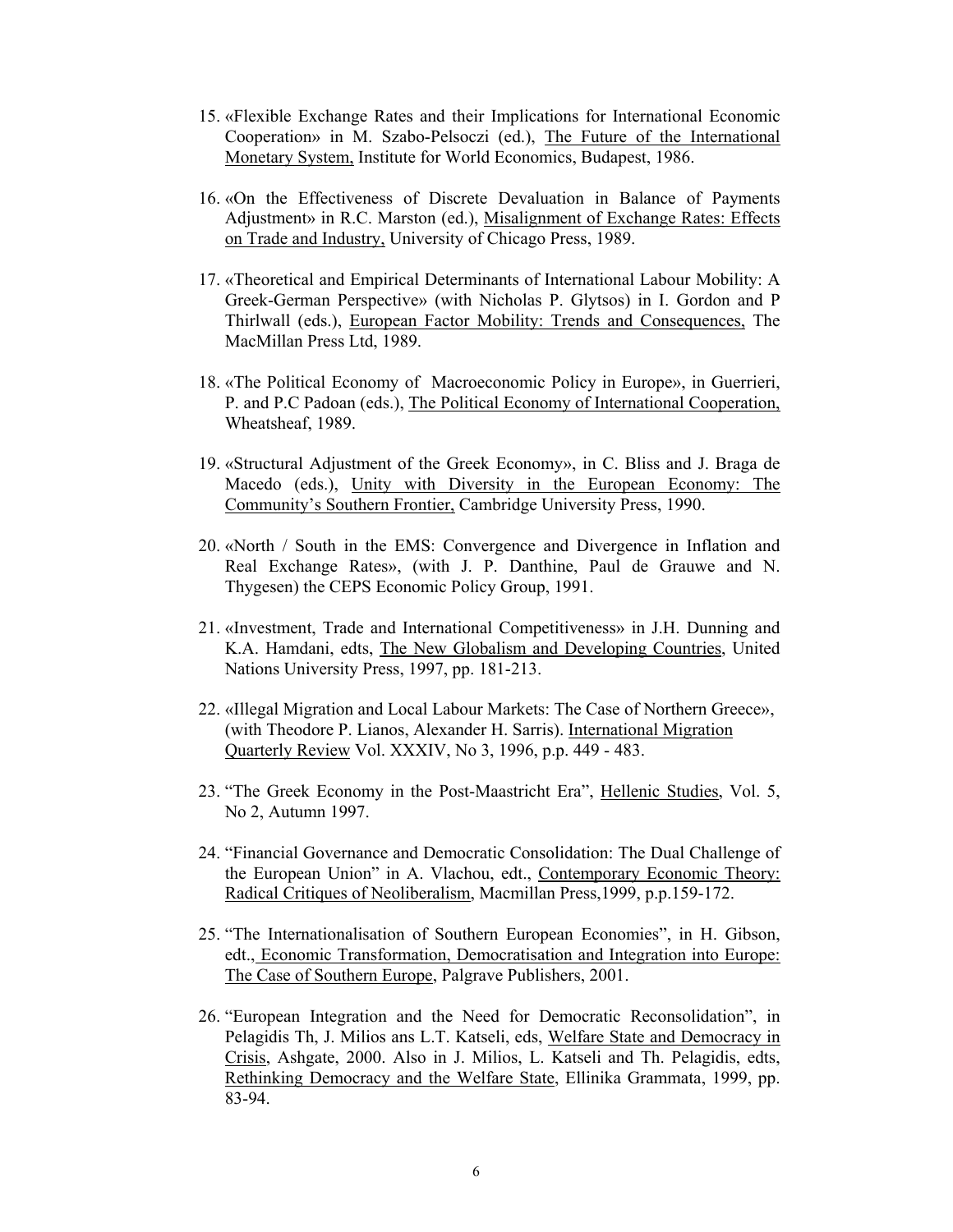- 27. "Immigrants and EU Labor Markets" in Migration Policy in Europe: Present Challenges-Future Prospects, AMPI, Washington, 2003, forthcoming.
- 28. *Searching for Alternatives Beyond the Washington Consensus*, (in G. Schmalisch and J. Müller), International Policy Dialogue series of InWEnt, Berlin, September 2004.

29. "Greek Migration: The Two Faces of Janus" (with N. Glytsos) in K. Zimmerman, edt. European Migration: "What do We Know?", Oxford University Press, 2005.

30. "Giving Aid Teeth", *Development and Cooperation*, volume 32, n° 1, January 2005. Also in The ICC Guide to Corporate Social Responsibility, 2005.

- 31. *The Role of Conditionality in Policy-Based Lending*, International Policy Dialogue series of InWEnt, Berlin, April 2005.
- 32. *Migration, Aid & Trade: Policy Coherence for Development* (with J. Dayton-Johnson), Policy Brief n° 28, OECD Development Centre, 2006.
- 33. *Effects of Migration on Sending Countries: What do we know?* (with R.E.B. Lucas and T. Xenogiani), Working paper n° 250, OECD Development Centre, June 2006.
- 34. *Policies for Migration and Development: A European Perspective* (with R.E.B. Lucas and T. Xenogiani), Policy Brief n° 30, OECD Development Centre, 2006.
- 35. *Migration: a Negative or a Positive Driver for Development?* (with T. Xenogiani), Policy Insight n° 29, OECD Development Centre, 2006.
- 36. *Bridging Research and Policy What Role for EADI?* (with C. Foy) European Association of Development Research and Training Institutes, Newsletter 2, 2006.
- 37. *EU Policy Coherence on Security and Development: A new Agenda for Research and Policy-making*, in Hans Guenter Brauch, et al edts., Globalisation and Environmental Challenges, Vol. 1, Chapter 60 of Part VII on Institutional Security Concepts Revisited for the 21<sup>st</sup> Century, Springer, 2007

## **III. Publications in Greek and Non - English Journals.**

38. «Structural Problems of the Greek Economy and Development Strategy», Paper Presented at Conference on Structural Problems and Development Prospects, Athens, November 1983, (in Greek).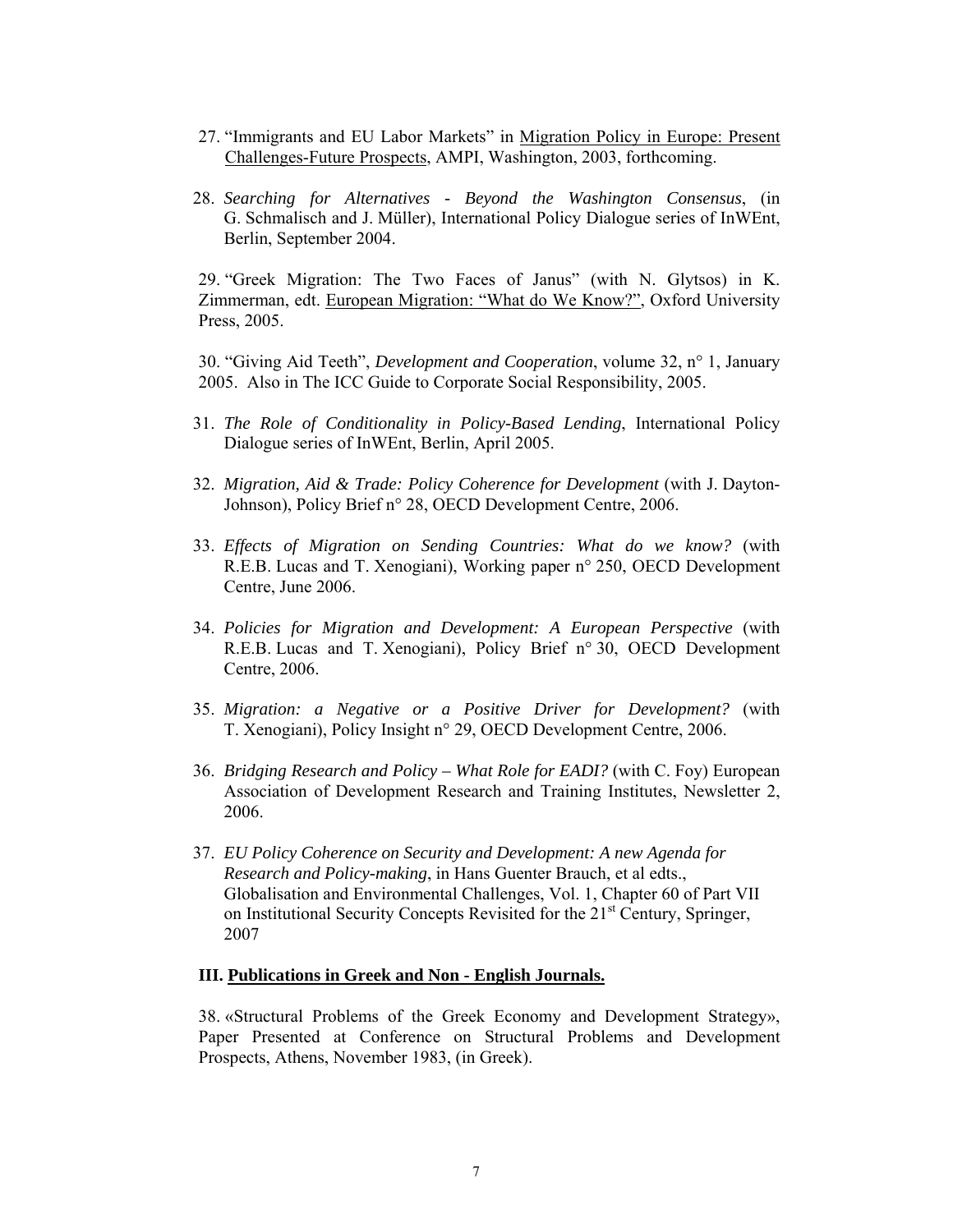39. «Prospects for Efficient Operation of Municipal enterprises in Greece», Paper presented at Technical Chamber of Greece, June 1983, Technical Annals, 1984, (in Greek).

40. «Tourism in Greece: Short - run and Structural Problems and Prospects», Paper presented at meeting of Tourism Representatives, Athens, November 1983, Tourism and the Economy, February 1984, (in Greek).

41. «Structural Change and Macroeconomic Policy: Suggested Evidence form Greece», Planeamento, 1984, (in Portuguese).

42. «Exchange Rate Crisis and the Greek Economy», Paper presented at conference on World - Wide Exchange Rate Crisis: analysis and prospects, published in World Monetary Crisis, ELKEPA, Salonica, 1985, (in Greek).

43. «The Five-Year Plan and Investment Policy», in Agricultural bank, (edt.), Investment and Credit in a Period of Crisis, May, 1984, (in Greek).

44. «1992: Structural Adjustment and Development Strategy» in The Challenge of 1992, Estia edt., 1989, (in Greek).

45. «Strategic Options in View of the EMU» Greek Center for European Studies, EKEM, Study #9, October 1991, (in Greek).

46. "Convergence and Cohesion in EMU: Effects and Policy Recommendations for Greece", Economic University of Athens, January 1992, (in Greek).

47. «Community Budget and Structural Funds in the EMU Perspective», (with G. Sapountzoglou), EKEM, Study #16 , 1992, (in Greek).

48. «The Difficult Road Way to 1997» in European Community's Review: Economic and Monetary Union after Maastricht, #13, 1992, (in Greek).

49. «European Community's Structural Policies and National Development Strategy in the E.M.U. Perspective» in T. Giannitsis (edt.), 1993 Macroeconomic Management and Development Inertia: Issues of Strategic Options in Greece, Gutemberg, Athens 1993, (in Greek).

50. «Development Policy and Entrepreneurial Activity» in Epilogi, March 1994 (in Greek).

51. "The Greek Economy after Maastricht: Problems and Challenges for Policy", On the Future and Present of Greek Economy in Kintis (ed.), Athens University of Economic and Business, Vol. Β΄, Athens 1997 (in Greek).

52. "The Recent Decisions of Dublin: The Achillean Heel of the EE", Epilogi, Annual 1997, (in Greek).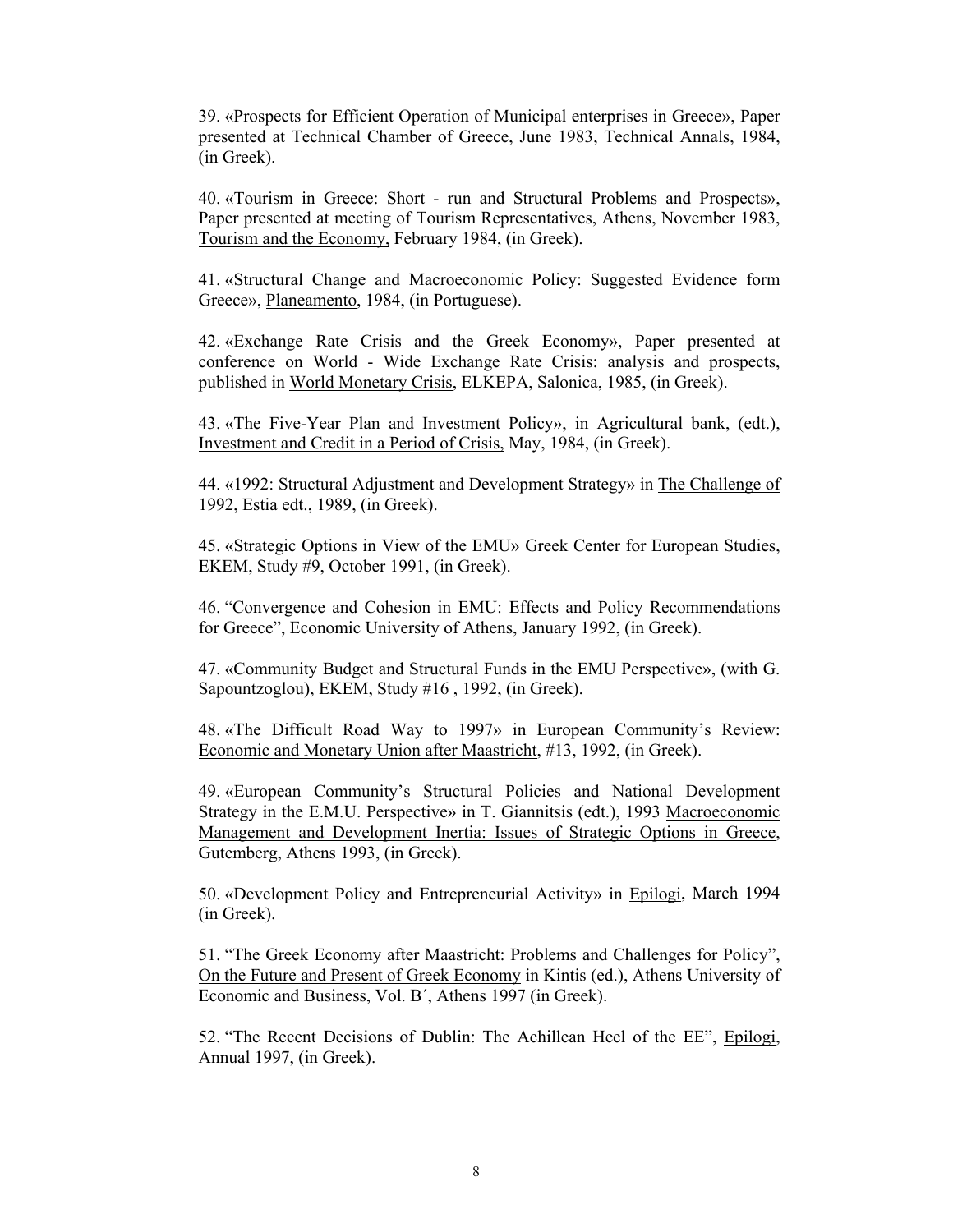53. "Family Expectations and Educational Choices" in N. Polemikos et al, Educational, Family and Political Psychopathology, Atrapos, 2002.

54. "Democratic Governance, Participation and Development", in Th. Skountzos (ed), Essays in Honor of Prof. A. Lazaris, University of Piraeus, forthcoming (in Greek), 2003.

## **IV. Book, Article Reviews and Special Reports**

55. «Transition to Flexible Exchange Rates», World Politics, Vol. XXXIII, 2, January, 1981.

56. «The Prospects for International Economic Policy, Coordination», Panel discussion, in W.H. Buiter and P.C. Marston (eds.), International Economic Policy Coordination, Cambridge University Press, 1985, pp 376 - 379.

57. «How to Evaluate the Solvency of an Indebted Nation», Discussant's Comments on D. Cohen's Paper, Economic Policy, Vol. 1, November 1985.

58. «European Currency Experiences», Comments on F. Giavazzi and C. Giovannini, Economic Policy, Vol. 1, April 1986.

59. «Greece and the EEC» by G. Yannopoulos, Book Review, Journal of International Economics, 24, 1988, 193-196.

60. «Seignorage and EMS Discipline: A Comment» in Paul De Grauwe and L. Papademos, (eds.), The European Monetary System in the 1990s, Longman, 1990.

61. «Relaxing the External Constraint: Europe in the 1990s», Discussion in G. Alogoskoufis, L. Papademos and R. Portes (eds.), External Constraints on Macroeconomic Policy: The European Experience», Cambridge University Press, 1991.

62. "For a Europe of Civic and Social Rights", Report by the Comite des Sages, European Commission, DG V, Brussels October 1995-February 1996.

63. "Building an African-EU Partnership for Action" Ministry of Foreign Affairs, Greece, 2003. http://www.mfa.gr/english/the\_ministry/temp/building\_african\_eu\_partnership\_en.htm

## **V. Unpublished Papers/Lectures**

«Enlargement of the European Community and the Common Agricultural Policy», Discussion Paper #301, Economic Growth Center, Yale University, November 1978.

«Trade Flows and Factor Mobility», Report presented to the Select Commission on Immigration and Refugee Policy, 1980; Economic Growth Center Discussion Paper #364 , Economic Growth Center, Yale University, January 1981.